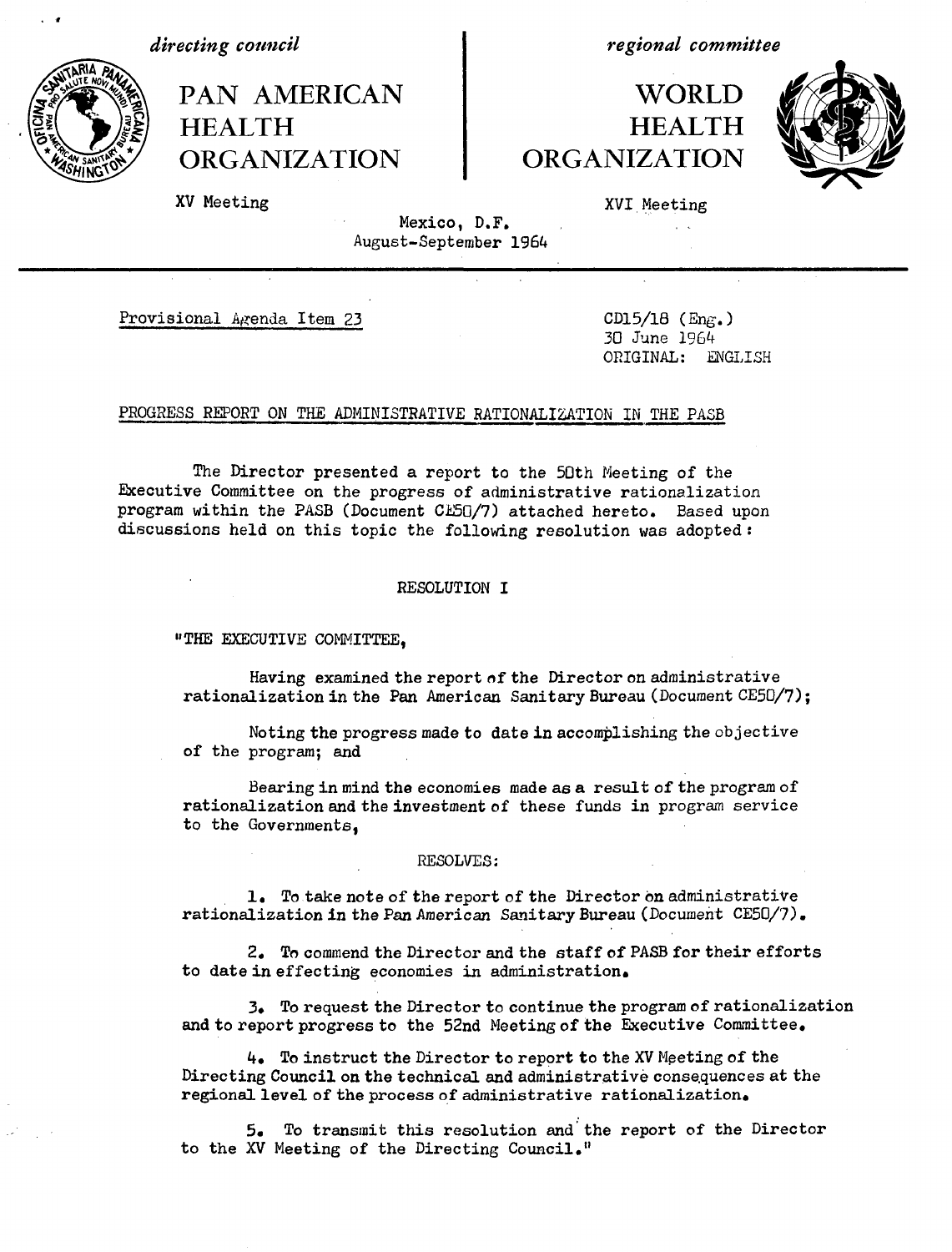CD15/18 **(Eng.)** Page 2

'U

In compliance with paragraph 4 of the above resolution, the Director wishes to inform the Governments that the technical activities within the region and zones have in no way been modified by the program of rationalization. To the contrary, the designation of representatives at the country levels have enhanced the total development and coordination of all public health matters, thereby ensuring a much broader and truer regional character to the technical responsibilities of the Organization. The Zone Chiefs, as a result of the appointment of Country Representatives, have been given greater opportunity for exploiting new areas of health activity for the countries in the zone and for assuring effective evaluation of the work performed. The continuation of effort at the zone and country levels achieved in this process has permitted both more penetrating program operation and a greater assurance of realizing the goal of health as a leading element in social and economic development.

The program of rationalization is solely a revision of the administrative aspects of the program operations which has permitted the elimination of virtually all of the previous administrative burdens from the zone levels through the centralization of these responsibilities in the Washington establishment. As mentioned in Document CE50/7 attached, the centralization of administrative activities has been absorbed at Headquarters through simplification of work methods and the introduction of computer techniques while at the same time permitting the elimination of more than 70 positions formerly assigned to administrative tasks both at the field and Washington levels. These posts had a value of more than \$550,000 per annum; with their suppression, it was possible to employ these funds for direct program assistance to governments.

Further, in view of the responsibility of the Bureau to coordinate the administrative activities of the Institute of Nutrition of Central America and Panama (INCAP) the program of administrative rationalization was extended to that program area. An initial review of the administrative establishment clearly indicated that a reduction of 21 posts could be effected which would permit an anualized savings of \$53,000 for personnel services. This reduction was, therefore, placed into effect to be accomplished by the end of June. A continuing review shall be made of the operations to determine whether additional savings may be realized while still maintaining a sound management program.

The Director whishes to report that further simplification of systems and procedures, introduction of new work methods, and the mechanization of operations shall continue into the future and shall be the subject of further reports to the Governing Bodies.

Annex: Document CE50/7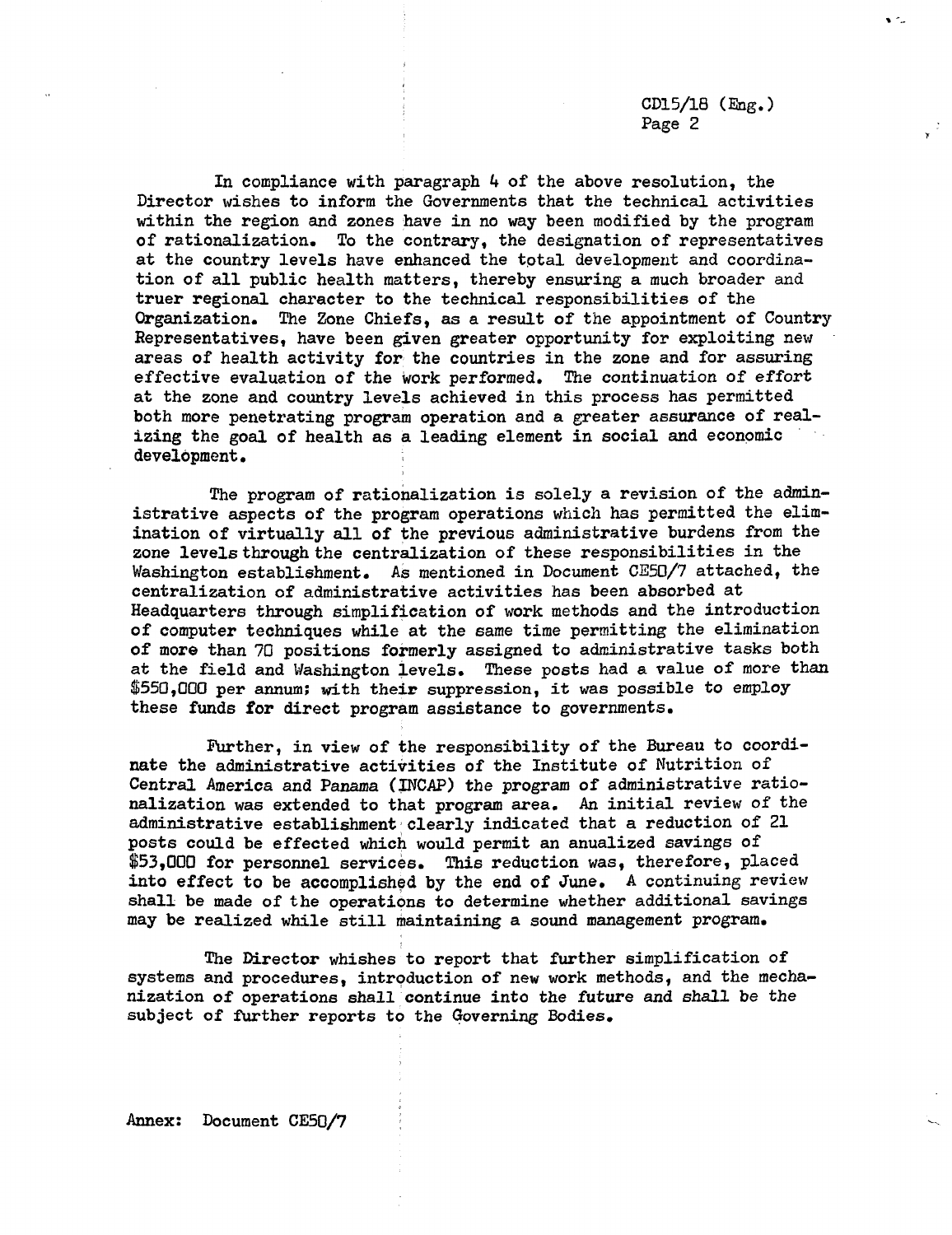**HEALTH HEALTH ORGANIZATION ORGANIZATION**

*executive committee of*<br> *the directing council*<br> *the regional committee the regional committee* 

# PAN AMERICAN | WORLD



50th Meeting Washington, D. C. April-May 1964

Draft Agenda Item 3 CE50/7 (Eng.)

18 March 1964 ORIGINAL: ENGLISH

### REPORT ON ADMINISTRATIVE RATIONALIZATION IN THE PAN AMERICAN SANITARY BUREAU

The Director has the honor. to:present another progress report on the program for the rationalization of the administrative organization and processes of the Pan American Sanitary.Bureau. This report is made in response to Resolution VII of the XIV Meeting of the Directing Council and brings up to date the statements made to the 48th Meeting of the: Executive Committee  $\frac{1}{2}$  and to the XIV Meeting of the Directing Council.<sup>2</sup>

The Director wishes to inform the Executive Committee that the program has developed in keeping with the plans and the schedule established in the statements presented to the Governing Bodies at the meetings in 1963. 小さ かいいん

The rationalization of administration has advanced to the point where virtually all of the basic administrative activities previously performed in the Zone Offices have been incorporated into the Washington processes, thereby completing the movement begun on 1 January'1962. The final closure of field accounts was made at the end of January 1964. The zone administrative records have now been forwarded to the central office and are being reviewed for retention or disposition. The target of positions to be saved, established provisionally at a net reduction of 57, at an annual saving of \$434,000 in the estimate of early 1963, has been realized. This target has now been increased to 70 positions, at an annualized saving for personal services and allowances of \$532,000, which can

1/ Document CE48/13. See also Final Report of 48th Meeting of the Executive Committee, Document CE48/18, Rev. 1, pp. 5-15 and Resolution I..

2\_/--Document CD14/22. See also Document CD14/30 for Minutes of Third Plenary Session, pp. 3-17, CD14/34 for Minutes of the Seventh Plenary. Session, pp.  $3-4$ , and  $CD14/40$ , pp. 8-9 for Resolution VII.